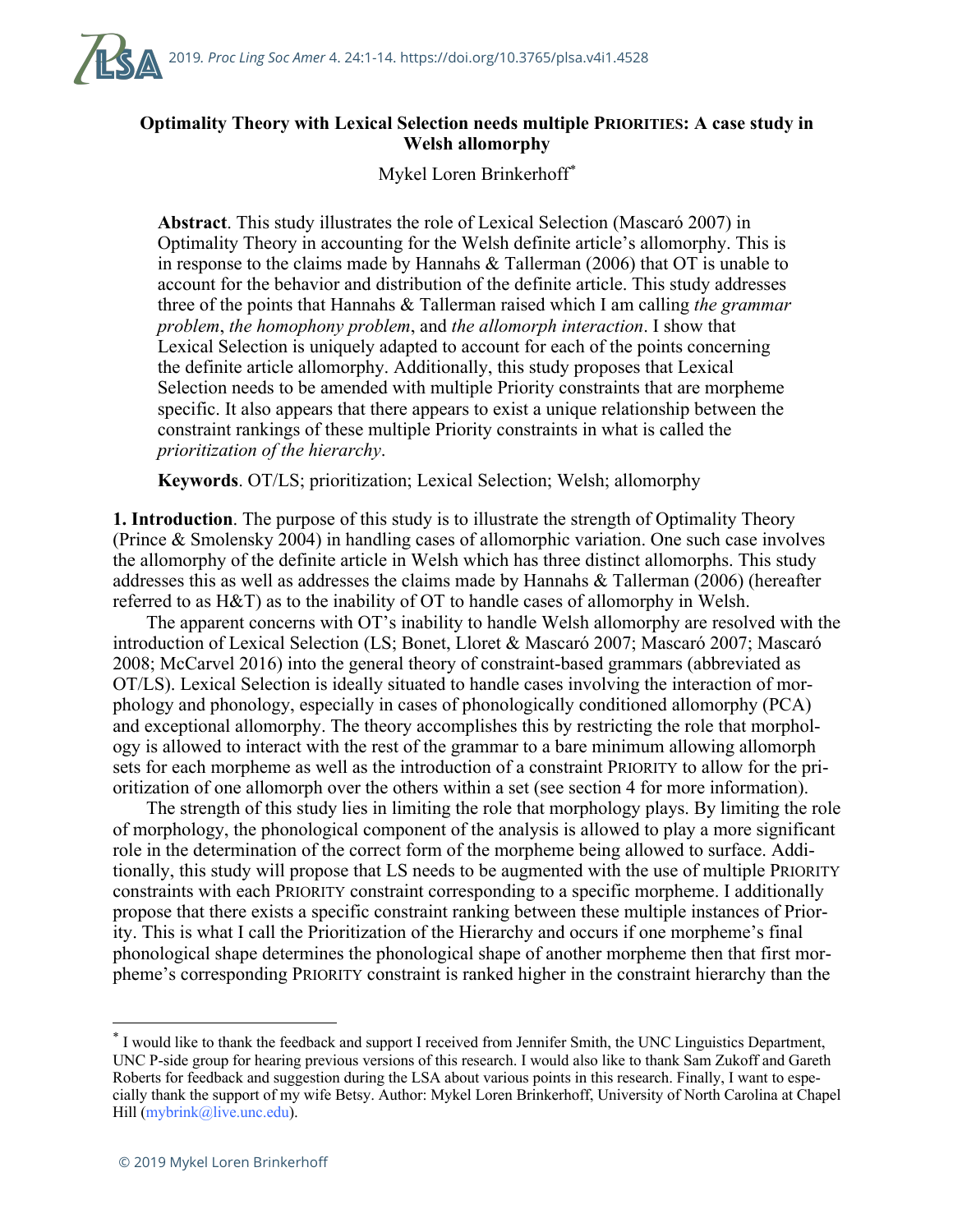other morpheme's corresponding PRIORITY constraint (see section 5.3 for more discussion on this concept).

In order to show the strength of this proposal as a solution to Welsh allomorphy, particularly the definite article, and the Prioritization of the Hierarchy for some constraints the study will first proceed with an account of the data of the descriptive generalizations that characterize the definite article in Welsh and other cases of Welsh phonologically conditioned allomorphy in section 2. Section 3 is devoted to the review of H&T and the claims that they raised therein. Section 4 is an overview of the theory of Lexical Selection. Section 5 will present an analysis of the Welsh allomorphy. Section 6 will be the conclusion.

**2. Data and descriptive generalizations**. The definite article in Welsh has three distinct allomorphic forms (*y*/*yr*/*'r*), which are all phonologically determined. The allomorph *y* appears when the following word begins with a consonant, while the *yr* allomorph's phonological conditioning is when the following word begins with a vowel, glide, or the phone [h] (H&T:782). The third allomorph of the definite article *'r* (called in the literature the enclitic form, see H&T and their references for more on this) takes precedence over those of the other allomorphs whenever the preceding word is vowel-final regardless of the following context. This generalization is summarized below in (1). All examples in this paper are from H&T unless otherwise indicated.

(1) Welsh definite article by environment with examples.<sup>1</sup>

| $yr'$ V, h, g             | $\nu / C$                 | r/V                              |
|---------------------------|---------------------------|----------------------------------|
| <i>yr afon</i> 'the river | <i>y llyfr</i> 'the book' | <i>o'r afon</i> 'from the river' |
|                           |                           | <i>o'r llyfr</i> 'from the book  |

Based on the generalizations described in the preceding paragraph and in (1), the behavior appears to be a simple case of phonologically conditioned allomorphy (PCA). However, this is not the case because the *'r* allomorph taking precedence over the other allomorphs when its environment is present.

| (1) |                | The precedence of $r$ |                          |                                                                                                                                                                         |                                                                                     |        |
|-----|----------------|-----------------------|--------------------------|-------------------------------------------------------------------------------------------------------------------------------------------------------------------------|-------------------------------------------------------------------------------------|--------|
|     | a.             |                       |                          | $\boldsymbol{v'}$ $\boldsymbol{v}$ $\boldsymbol{v}$ $\boldsymbol{v}$ $\boldsymbol{v}$ $\boldsymbol{v}$ $\boldsymbol{v}$ $\boldsymbol{v}$ $\boldsymbol{v}$ (Preposition) |                                                                                     |        |
|     |                | from-the book         |                          |                                                                                                                                                                         |                                                                                     |        |
|     |                | 'from the book'       |                          |                                                                                                                                                                         |                                                                                     |        |
|     | $\mathbf{b}$ . |                       |                          |                                                                                                                                                                         | <i>Brynaist</i> <b><i>ti'r</i></b> <i>llyfr?/* Brynaist ti y llyfr</i> (Determiner) |        |
|     |                |                       | buy-PST-2SG you-the book |                                                                                                                                                                         |                                                                                     |        |
|     |                |                       | 'Did you buy the book?'  |                                                                                                                                                                         |                                                                                     |        |
|     | $c_{\cdot}$    | Pwv                   | $\gamma d\gamma' r$      |                                                                                                                                                                         | $meddyg$ ?/* Pwy ydy y meddyg?                                                      | (Verb) |
|     |                |                       |                          | Who be-PRES-IND-3SG-the                                                                                                                                                 | doctor                                                                              |        |
|     |                |                       | 'Who is the doctor?'     |                                                                                                                                                                         |                                                                                     |        |
|     | d.             | rhieni'r              |                          |                                                                                                                                                                         | <i>ysgolfeister/* rhieni yr ysgolfeister</i> (Noun)                                 |        |
|     |                |                       | parents-the schoolmaster |                                                                                                                                                                         |                                                                                     |        |
|     |                |                       |                          | 'the parents of the schoolmaster?'                                                                                                                                      |                                                                                     |        |
|     |                |                       |                          |                                                                                                                                                                         |                                                                                     |        |

As explained by H&T (784), this *'r* allomorph has another property that makes it unprecedented and is an argument against the allomorphy of the definite article being a simple case of PCA. This is due to this allomorph occurring in environments that it would otherwise seem best to avoid.

<sup>&</sup>lt;sup>1</sup> Welsh examples and inputs are left in their orthographic forms because of a lack of a standardized pronunciation for Welsh. IPA transcriptions will be used where needed for clarification.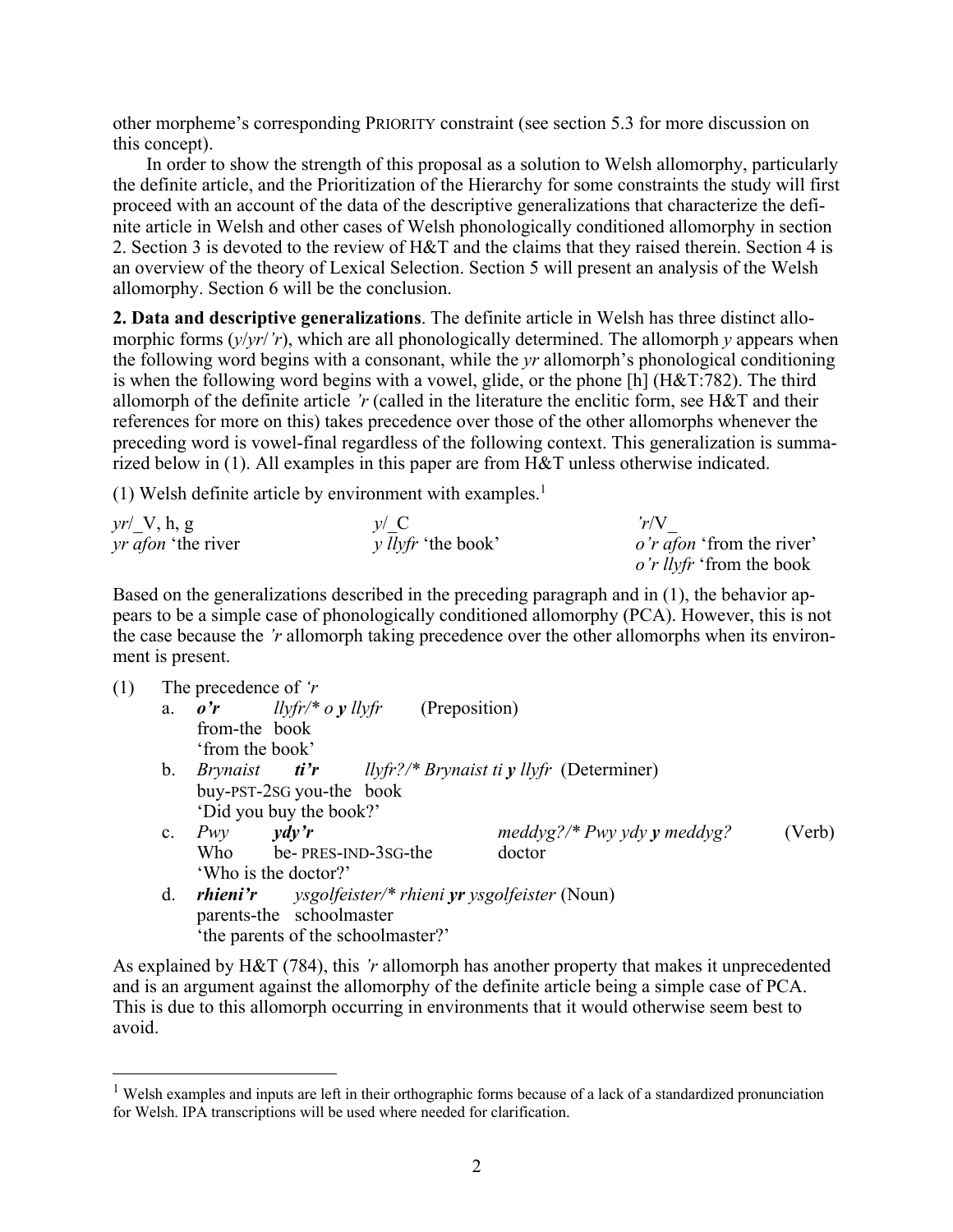In Welsh, there is a small class of morphemes that alternate between a vowel-final form and a consonant-final form, see (3). The consonant-final form of these morphemes surfaces only when the following word is vowel-initial, in all other cases the vowel-final form is observed.

(2) Functional morphemes that have a vowel-/consonant-final alternations (from King 2015) g*yda/gydag* 'with'

*â/ag* 'with' *tua/tuag* `towards, about' *na/nag* 'than' *a/ac* 'and' *na/nac* 'neither/nor'

When these morphemes appear before the definite article, the expected form would be the consonant-final form of the morphemes in (3). This is because of the resulting syllable structure that this would produce. This expected syllable structure, however, is not what we observe in the data. What we do observe is the vowel-final form with the *'r* form of the definite article. This observed form, (4a), has one NOCODA violation more than that of the expected form in (4b).

- (3) The interaction of *gyda* and the definite article before a C-initial word
	- a. Observed form has two NOCODA violations *gyda'r nod* [ gɨ.da**r**.nɔ**d** ] 'with the aim'
	- b. Expected form has one NOCODA violation \**gydag y nod* [ gɨ.da.gə.nɔ**d** ] 'with the aim

Because of this behavior, it would seem preferable that the consonant-final form of the morphemes in (3) be the ones that are present in the data.

**3. Hannahs and Tallerman (2006)**. H&T explore the selection of the definite article in Welsh and claim that the distribution of the definite article is evidence for late insertion functional morphemes and that lexical insertion occurs in a staggered fashion in keeping with the theoretical framework of Distributed Morphology (Halle & Marantz 1993). This means that content words are inserted first followed by the insertion of function morphemes (e.g., propositions and articles) during the derivation from syntax's DS to PF with the phonology coming into effect at each stage of insertion to apply various phonological changes to the inserted morphemes. Nevertheless, H&T did evaluate the validity of using phonological frameworks for modeling and analyzing the patterning of not only the Welsh definite article but Welsh allomorphy generally, because many cases of phonologically conditioned allomorphy can easily be accounted for by using purely phonological means. Notwithstanding, they claim "that even if a purely phonological account were proposed, it could not constitute a perspicuous solution to the issues here, in light of the interplay of phonological, morphological and lexical factors which govern the selection of forms (H&T:787)."

In their rejection of a phonological account, they claim that OT, if OT is understood to consist of a morpheme only having a single input and that syllabification does not occur as a result of EVAL, fails to be able to account for this on several points that I will call, and summarized below, *the grammar problem, the homophony problem,* and *the allomorphy interaction problem*.

*The grammar problem* arises from the fact that the definite article and other Welsh allomorphs appear to violate constraints on the phonological component of the grammar. These apparent violations are due to the use of the definite article and the other vowel-/consonant-final alternating morphemes appearing to purposely avoid instances of hiatus and codas in favor of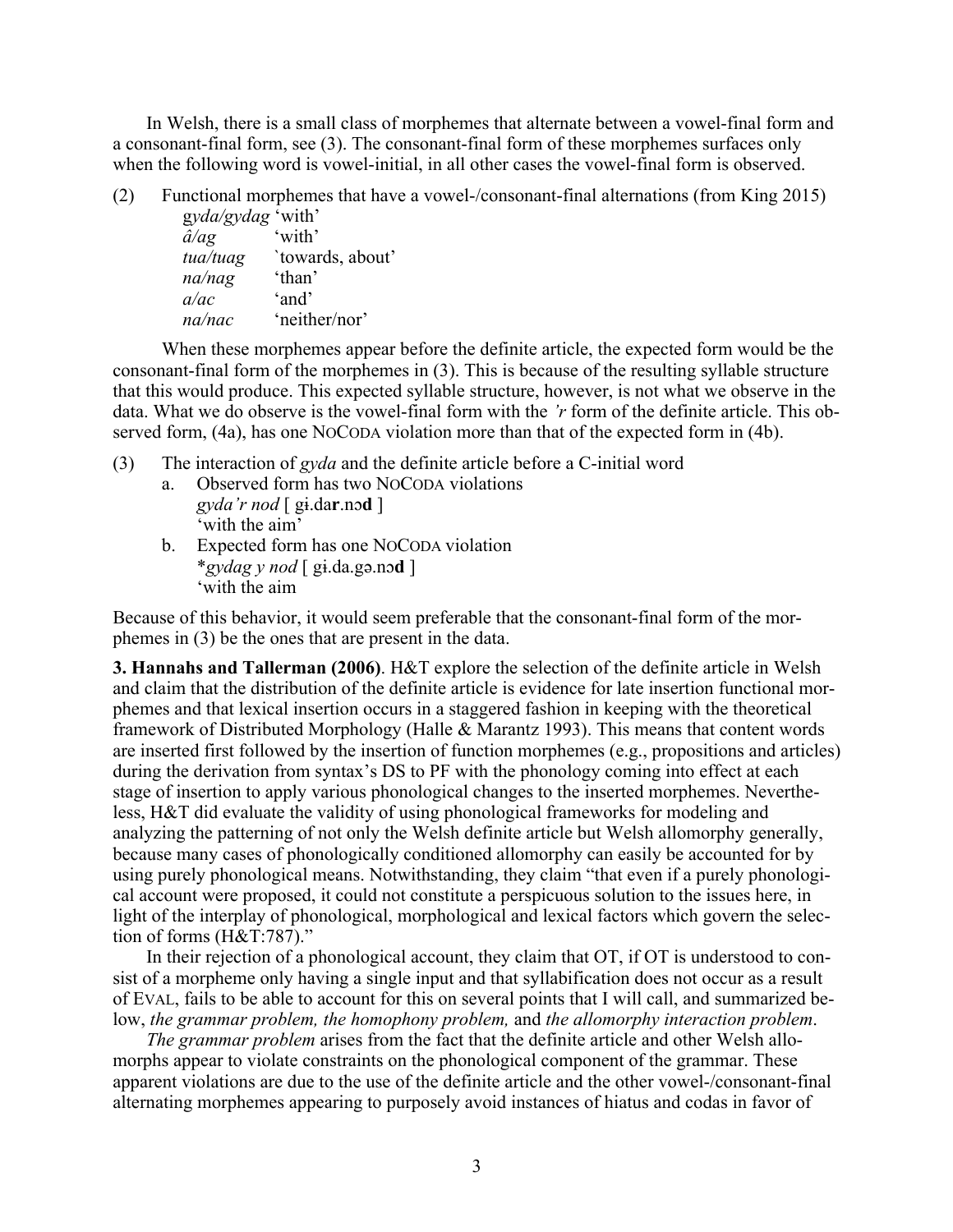lesser marked phonological structures, whereas the rest of the grammar does not avoid hiatus or codas H&T (787).

| (5) |                |                    | Examples of hiatus and codas in Welsh                          |                            |                                        |
|-----|----------------|--------------------|----------------------------------------------------------------|----------------------------|----------------------------------------|
|     | a.             | $P[\text{O}]\cdot$ | $\partial$ and $\partial$ is respectively.                     | meddyg                     |                                        |
|     |                |                    | who be-PRES-IND-3SG-the                                        |                            | doctor (hiatus across word boundaries) |
|     |                |                    | 'Who is the doctor.'                                           |                            |                                        |
|     | $\mathbf{b}$ . | tua                | [t <sub>i</sub> .a]                                            |                            |                                        |
|     |                | towards            |                                                                |                            |                                        |
|     |                | 'towards'          | (hiatus word-interanally)                                      |                            |                                        |
|     | $\mathbf{c}$ . | llyfr              | $[\mathbf{ii}.\mathbf{vir}]$                                   |                            |                                        |
|     |                | book               |                                                                |                            |                                        |
|     |                | 'book'             | (coda word-finally)                                            |                            |                                        |
|     | d.             | Pwv                | [ə.dır]                                                        | $[m\varepsilon.\delta iq]$ |                                        |
|     |                | who                | be-PRES-IND-3SG-the                                            | doctor                     |                                        |
|     |                |                    | 'Who is the doctor?' (coda phrase-internally and word-finally) |                            |                                        |
|     |                |                    |                                                                |                            |                                        |

The introduction of LS into OT remedies this point as will be seen in section 5.

The next point that H&T claim about OT's inability to account for Welsh allomorphy is the presence of a homophonous morpheme to the definite article. This homophonous morpheme is a preverbal particle whose behavior and allomorphic distribution is entirely distinct from that of the definite article. For the preverbal particle, the locus of the alternation is within the same complementizer phrase, which according to Selkirk (2009) is analogous to the prosodic intonational phrase. The allomorphs *y* and *yr* follow the same behavior as that of the definite article. The principal difference lies in the distribution of the *'r* allomorph. This allomorph is primarily present when it is intervocalic.<sup>2</sup> According to H&T (787), this fact "is fatal to any purely phonological account," because it should pattern exactly the same as the This point is what I term the homophony problem and as will be seen in section 5.2, LS remedies this point as well.

- (6) Welsh definite article by environment with examples. *yr*/\_V *y*/\_C *'r*/V\_
- (7) Examples of the preverbal particle *y/yr.*
	- a. *Dywedodd. hi* [CP *y bydd cyngerdd heno*]. say-PST-3SG. she PRT be-FUT-3SG concet tonight 'She said there will be a concert tonight.'
	- b. *Dw i'n credu* [CP *yr hoffai Eluned fynd*]. be-1SG I-PROG believe PRT like-COND-3SG E. go 'I believe that Eluned would like to go.'
	- c. *Yr oedd yn y fan* [CP *lle'r oedd Martha wedi ei gyfarfod*]. PRT be-PST-1SG. in the place where-PRT be-PST-3SG M. PERF he meet 'He was in the place where Martha had met him.'

The last point that I will address in this study is what will be called the allomorph interaction problem and is typified by (4) above with the interaction of the *gyda*-like morphemes and the definite article. According to  $H\&T$ , OT cannot account for the correct output of the grammar because of the ill-formed phonological structures that these forms produce.

 $<sup>2</sup>$  It additionally appears to be in free variation with the yr allomorph when it appears with certain lexical items, pri-</sup> marily the future and past tense forms of the copula; however, an account of the free variation is beyond the scope of this study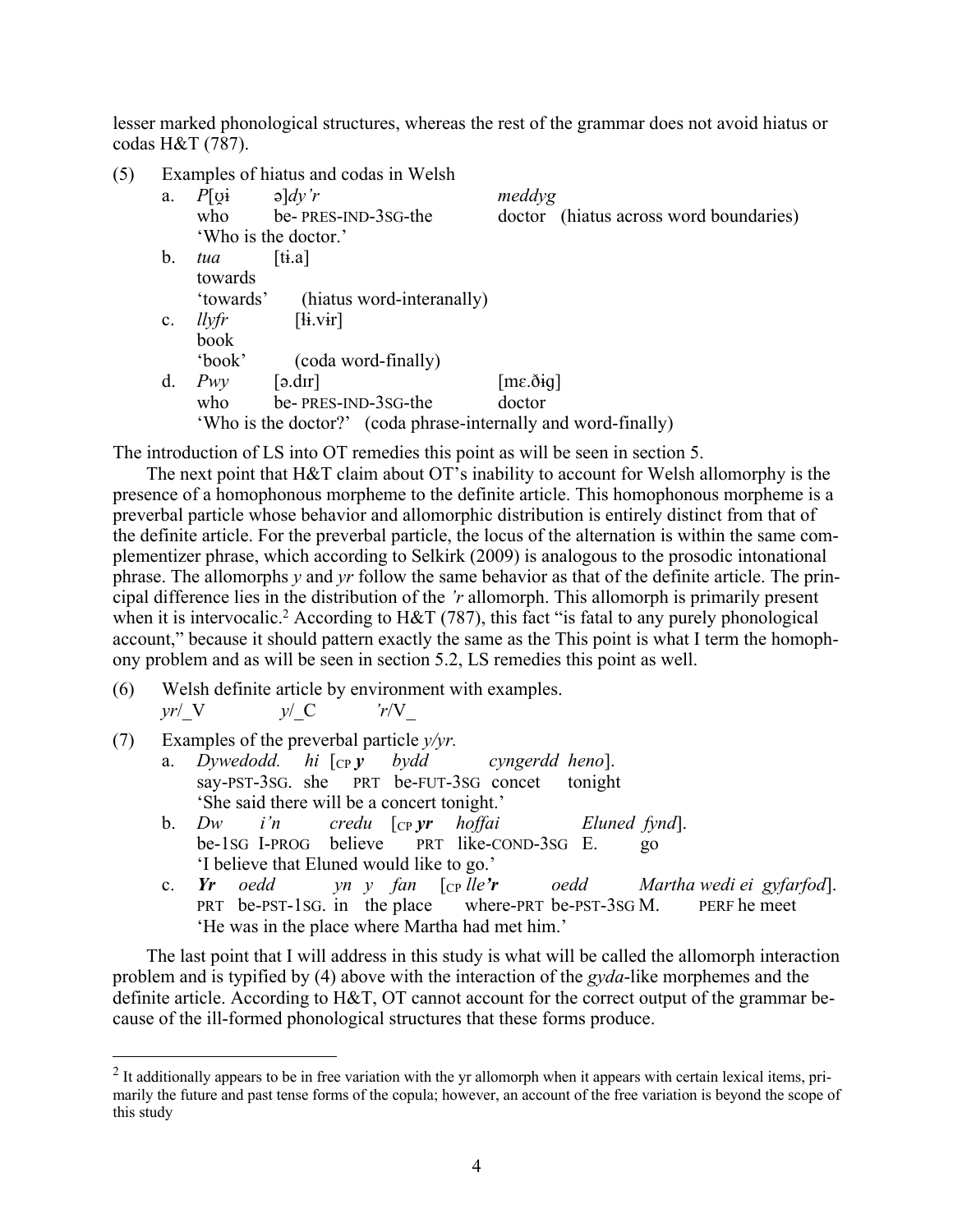The arguments of H&T about the inability of OT are founded if OT is understood to consist of a morpheme only having a single input and that syllabification does not occur as a result of EVAL and do pose problems to any phonological account of PCA in OT. Despite the admittedly ill-suited nature of OT in the handling of such morphophonological problems, there have been advances made to constraint-based theories in the modeling cases involving the morphology/phonology interface. One such advancement is the theory of Lexical Selection which can account for H&T's points about to the inability of OT to account for Welsh allomorphy.

**4. Lexical Selection.** Lexical Selection, as a theory of the morphology/phonology interface, is concerned with how the phonological grammar can best handle the idiosyncratic nature of some allomorphs, especially when that idiosyncratic behavior is at odds with the rest of the grammar or, in other words, exceptional allomorphy (LS; Bonet et al. 2007; Mascaró 2008; Mascaró 2007; McCarvel 2016). The theory functions by restricting the role that morphology interacts with the phonology to a bare minimum. The interactions that the morphology is restricted to are the lexical listing of allomorphs, the prioritization of an allomorph or subset of allomorphs when needed, and the use of the constraint Priority to regulate the prioritization.

4.1. LEXICAL LISTING. There exists a lexical listing of all the allomorphs of a given morpheme in the input to the phonological grammar. The lexical listing of the allomorphs is necessary when there are cases of arbitrary, unmotivated instances that are not phonologically natural and when it could yield an unmarked structure. This is formalized by Mascaró (2007:718) in (8) below.

- (8) a. The set of allomorphs of a morpheme M  $(m_1, m_2, ..., m_n)$  can be represented as a partially ordered set.
	- b. For  $M = / m_1, m_2, ..., m_n /$ ,  $GEN(m_1, m_2, ..., m_n) = GEN(m_1) \cup GEN(m_2) ... \cup$  $GEN(m_n)$ . (Given a set of allomorphs, the candidate set is the collection of the individual candidate sets of each allomorph.)
	- c. Each candidate morph in b. stands in a correspondence relation to one of the underlying allomorphs (i.e., if cand<sub>1</sub>  $\in$  GEN(/ m<sub>i</sub>/), then cand<sub>1</sub> $\Re$ m<sub>i</sub>)
	- d. Under input allomorphy, candidate faithfulness violations are computed with respect to the candidate's corresponding underlying allomorph.

From this we are able to account for the variation that is observed in phonetically conditioned allomorphy. For a case in point, one can turn to a relatively simple case in the English indefinite article *a*/*an*.

According to the first point, the allomorphs would be simply listed in the input as  $\{9, 90\}$ , in no particular order. The interaction with the constraints during EVAL will always select the correct output as can be seen in (9). Because there is no correspondence violation in either Max or Dep in regard to corresponding allomorphs in the input and output there is no need to assign violations. This is in agreement with how faithfulness constraints interact with allomorphs as outlined in (8d). The only instance of a faithfulness violation would be when there is a phonological mismatch between the corresponding allomorphs in the input and output, see (8d).

- (9) OT/LS analysis of *a/an* allomorphy in English (Mascaró 2008:517)
	- a. *a* [ə]

| $\{a, an\}$ <i>impossible</i> $\ \Delta\ $ MAX $\ \Delta\ $ DEP $\ \Delta\ $ NoCODA |  |       |  |
|-------------------------------------------------------------------------------------|--|-------|--|
| $\rightarrow$ a. a.nimpossible                                                      |  |       |  |
| b. a.impossible                                                                     |  | $**1$ |  |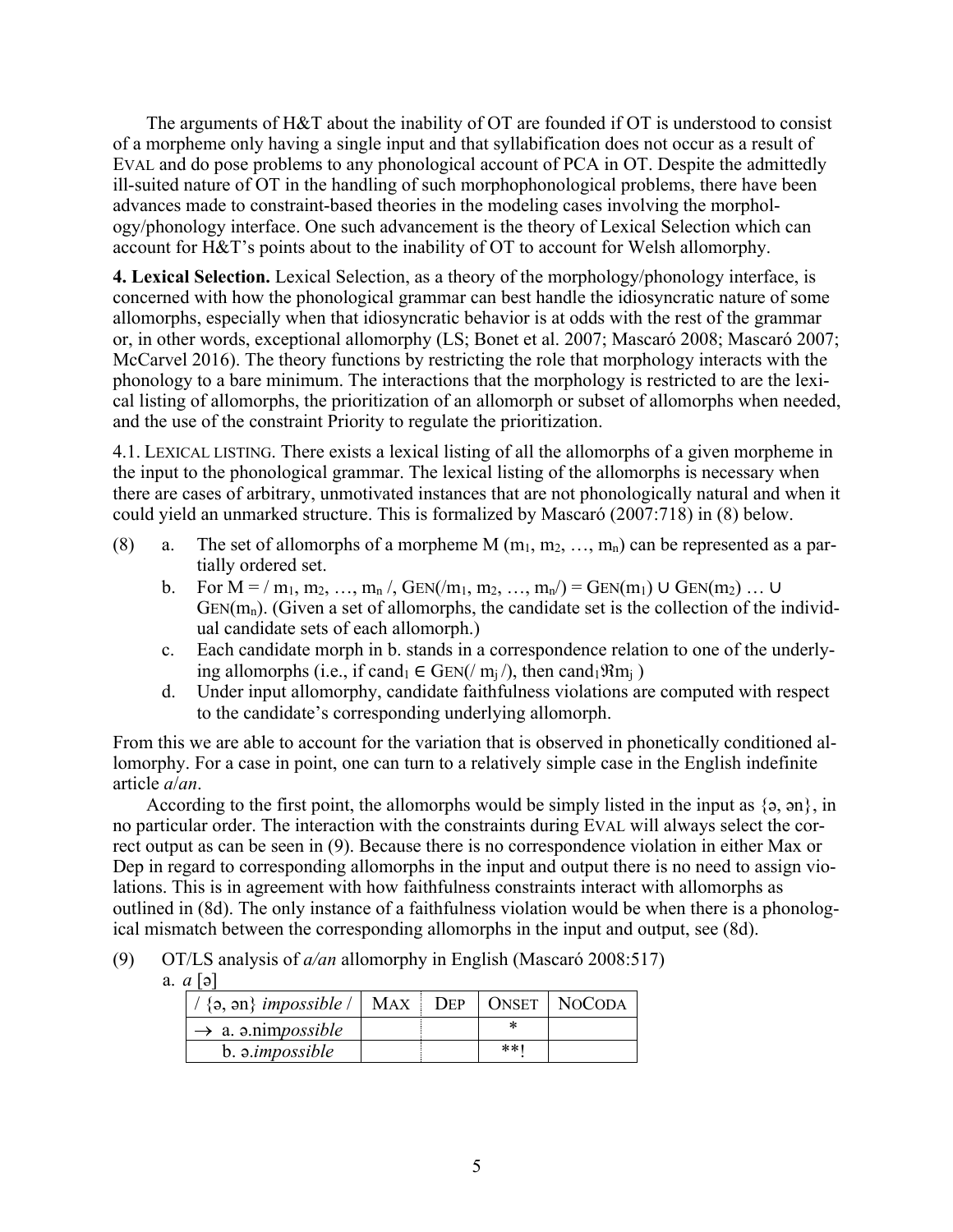b.  $a [\triangleright]$ 

| $/$ {a, an} possible /        | MAX | <b>DEP</b> | ONSET   NOCODA |
|-------------------------------|-----|------------|----------------|
| a. a.nimpossible              |     |            |                |
| $\rightarrow b.$ a.impossible |     |            |                |

Candidates (10.c-d), in the example below, each incur a single Ident violation as the voicing of the corresponding allomorphs in the input and output do not agree in voicing and illustrate how faithfulness violations would be assigned.

(10) Faithfulness violations in OT/LS (Mascaró 2007:721)

| / ilun-{tu <sub>1</sub> , du <sub>2</sub> } / | IDENT(voice) | $*NC$ | *VOICEDOBST |
|-----------------------------------------------|--------------|-------|-------------|
| a. ilun- $tu_1$                               |              | * 1   |             |
| $\rightarrow$ b. ilun-du <sub>2</sub>         |              |       | *           |
| c. ilun-du1                                   | *1           |       | ж           |
| $d.$ ilun-tu <sub>2</sub>                     | *1           | *     |             |

In summary, the use of allomorph sets allows for the phonology to select the correct allomorph for each of the phonological environments. These allomorphs in the input stand in direct correspondence to an allomorph in the output. Because of these correspondence relationships, allomorphs only receive faithfulness violations when there is a change in phonological structure to their correspondent. However, these allomorph sets are deficient in some respects, primarily when there is an allomorph that needs to be selected which would result in a marked phonological structure.

4.2. PRIORITIZATION. Per (9a), the listing of allomorphs can be ordered when needed. This ranking is based on the prioritization relationships between the allomorphs. The allomorphs that are prioritized are the allomorphs that do not have a specific environment that they appear in and need to be forced to appear when the conditions for the other allomorphs are not met and there is no phonological markedness constraints that forces the choice of which allomorph is allowed to surface.

This prioritization is represented in the formalism by the symbol ">" and represents a dominance relation between the allomorphs or in other words a prioritization of one allomorph or a subset of allomorphs over the other allomorphs in the set. If we have a set of allomorphs  ${m_1 >$  $m_2 > m_3$ } then  $m_1$  is prioritized over  $m_2$ , which in turn is prioritized over  $m_3$ . However, work by Wolf (2008) shows that this use of prioritization is too powerful as there is no limit to the number of prioritization relationships. Building on Wolf, McCarvel (2016) restricts the use of these dominance relations to a single allomorph or subset of allomorphs having priority over the others which would then mean that the new set would consist of  $\{m_1 > m_2, m_3\}$  where  $m_1$  is prioritized over both  $m_2$  and  $m_3$ .

An example of how this prioritization in allomorph sets functions comes from Mascaró's (2007) discussion on the data from Baix Empordà Catalan. In this variety of Catalan, the infinitival morpheme for verbs is [-ɾ], which assimilates to the following pronominal clitic's initial consonant but remains as [-ɾ] in the presence of pronominal clitics that are vowel initial or in isolation,  $(11)$ . Because of this behavior, the  $[-r]$  is given priority because its environment is unpredictable and needs to be forced when the conditions for the  $\lceil n \rceil t$  s m  $\lceil n \rceil$  allomorphs are not met. This prioritization is captured in (12).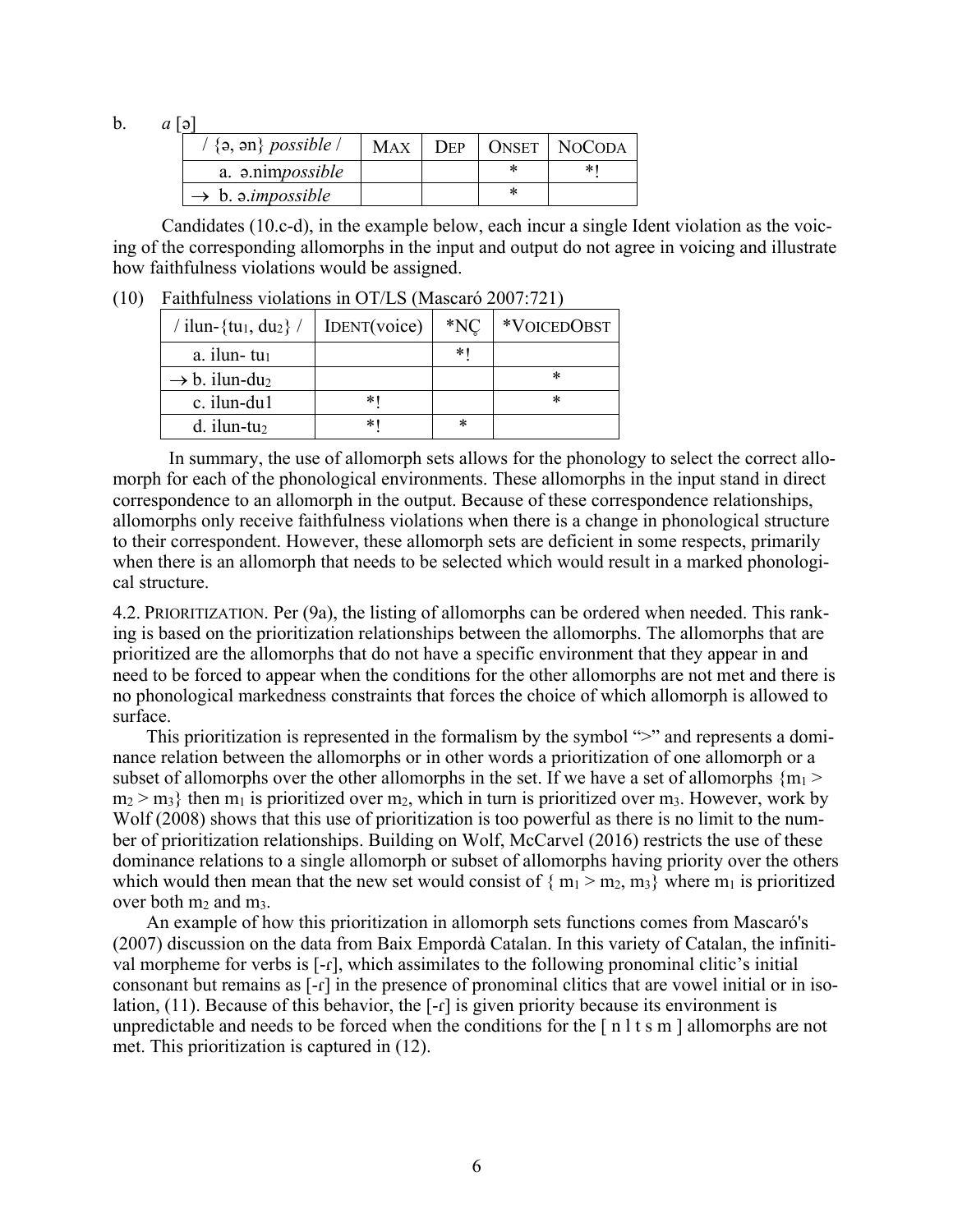(11) a. Nonassimilation of  $\lceil \mathbf{r} \rceil$ pɔza**ɾ**-u 'to put it' pɔza**ɾ**-i 'to put there'

b. Assimilation of  $\lceil \mathbf{r} \rceil$ pɔza**m**-mə 'to put me' pɔza**s**-sə 'to put oneself' pɔza**t**-tə 'to put you' pɔza**l**-ləs 'to put them-fem' pɔza**n**-nə 'to put some'

(12) Allomorph set for the infinitival morpheme  ${r > n, l, t, s, m}$ 

In summary, the use of prioritization within the allomorph sets allows for cases where there is an allomorph that is chosen by the grammar even if it would produce a marked phonological structure. The use of prioritization must be constrained or accounted for during the evaluation of the grammar; otherwise it would be as if there was no prioritization in the allomorph sets.

4.3. CONSTRAINT ON PRIORITIZATION. In order to account for the allomorph prioritization during EVAL, Mascaró (2007:726) introduced a faithfulness constraint PRIORITY.

(13) PRIORITY

Respect lexical priority (ordering) of allomorphs.

"Given an input containing allomorphs  $m_1, m_2, ..., m_n$ , and a candidate  $m_i'$ , where  $m_i'$  is in correspondence with mi, PRIORITY assigns as many violation marks as the depth of ordering between  $m_i$  and the highest dominating morph(s)."

However, McCarvel (2016) reformulated this constraint to be a markedness constraint based on her reinterpretation of prioritization, see (14), where there is only ever an alternation between a prioritized allomorph, or in her words a default, and non-prioritized allomorph. This reformulation can better account for the relationships of the allomorphs.

(14) PRIORITY (revised) – Assign one violation mark for use of any allomorph other than the default allomorph.

However, this redefinition is not wholly adequate for the behavior of PRIORITY as more than one allomorph can be prioritized over one or more allomorphs (see section 5.1 for a detailed discussion of such a case). Because of this fact, the definition of PRIORITY needs to be modified slighty to better reflect this.

(15) PRIORITY (adapted from Mascaró 2007 and McCarvel 2016): Assign one violation mark for the use of any allomorph other than the prioritized allomorph(s).

In our previous example of the allomorph set  ${m_1 > m_2, m_3}$ , candidate m<sub>1</sub>' will be faithful to PRIORITY, m<sub>2</sub>' and m<sub>3</sub>' would both incur one violation. In returning to the Baix Empordà Catalan data. The constraint PRIORITY is required to account for the priority relationship that was explained in section 4.2. We can see that this priority relationship is correct as it allows for the allomorph [ɾ] to surface when the conditions for the place agreement are not met. Without the constraint PRIORITY, Mascaró explains that there would be no way to allow this form to surface as any of the allomorphs satisfy the grammar when there is a clitic that is vowel-initial, as illustrated in the tableaux in (16) which are taken directly from Mascaró (2007:726).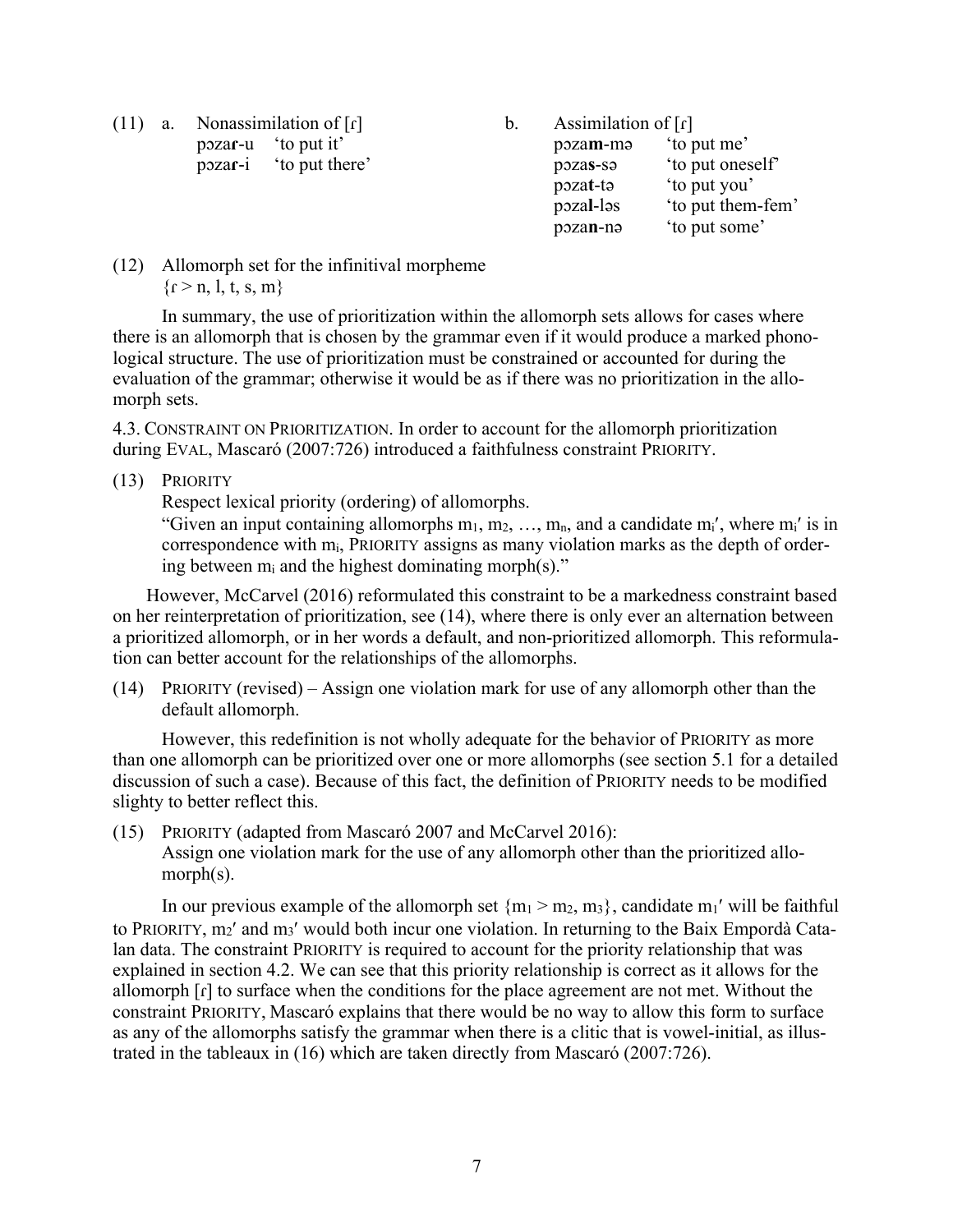(16) Exceptional overassimilation in Baix Empordà Catalan. Infinitive =  $\Gamma$  > n, l, t, s, m<sup>/3</sup> a. Prevocalic

| / pozá- $\{f > n, l, t, s, m\}$ -u/ | IDENT(F) | <b>AGREE/C   PRIORITY</b> |   |
|-------------------------------------|----------|---------------------------|---|
| $\rightarrow$ a. puzá-r-u           |          |                           |   |
| b. puzá-n-u                         |          |                           | ∗ |
| c. puzá-l-u                         |          |                           | * |
| d. puzá-t-u                         |          |                           | * |
| e. puzá-s-u                         |          |                           | * |
| f. puzá-m-u                         |          |                           | * |
| Preconsonantal                      |          |                           |   |

b. Preconsonantal

| / pozá- $\{f > n, l, t, s, m\}$ -lə /   IDENT(F)   AGREE/C   PRIORITY |  |  |
|-----------------------------------------------------------------------|--|--|
| a. puzá-r-lə                                                          |  |  |
| $\rightarrow b$ . puzá-l-lə                                           |  |  |

When there is a clitic beginning with a consonant than there is place agreement between the infinitival morpheme and the clitic's word initial consonant which is what the grammar in (12) correctly predicts.

In summary, LS restricts morphology to three points. These points are the use of allomorph sets, the prioritization of the allomorphs within a set, and the introduction of the constraint PRIORITY. The interaction of these points allows the phonology to select the forms needed for a given output correctly. Even though LS strongly restricts the interaction of the morphology to these three main points it nevertheless still allows us to account for all of the points that were raised by H&T.

**5. Welsh definite article allomorphy in OT/LS.** Having now shown what LS is and the critical points behind this theory as well as how it functions within OT, we are now ideally situated to apply this theory to Welsh and the points raised by H&T. The following analyses show that OT, with the addition of LS (OT/LS), is well suited for the task of handling the allomorphy of the DA in Welsh. In order to accomplish this, the rest of this section will be devoted to showing how each of the main points of LS can account for the each of the points of H&T argument against OT. The first point of H&T's argument, *the grammar problem*, will be analyzed in section 5.1 followed by an analysis of *the homophony problem* in section 5.2. Finally, an analysis of *the allomorph interaction problem* is given in section 5.3. It will be seen that each of the analyses are built upon one another.

5.1. THE GRAMMAR PROBLEM. The grammar problem as previously stated arises from the behavior of the definite article and the *gyda*-like morphemes appearing to purposely avoid instances of hiatus and codas in favor of lesser marked phonological structures, whereas the rest of the grammar does not avoid hiatus or codas (H&T:787) as illustrated in (5) above and repeated here as (17).

- (17) Examples of hiatus and codas in Welsh
	- a. *P*[ʊ̯ɨ ə]*dy'r meddyg* who be- PRES-IND-3sG-the doctor (hiatus across word boundaries) 'Who is the doctor.'
	- b.  $tua$  [ti.a]

<sup>&</sup>lt;sup>3</sup> There is a process in Catalan of vowel reduction that changes the unstressed vowels to [i u a ə] or [ə] depending on the variety which will not be addressed. The stress vowel is marked with an acute accent on the vowel (i.e. á).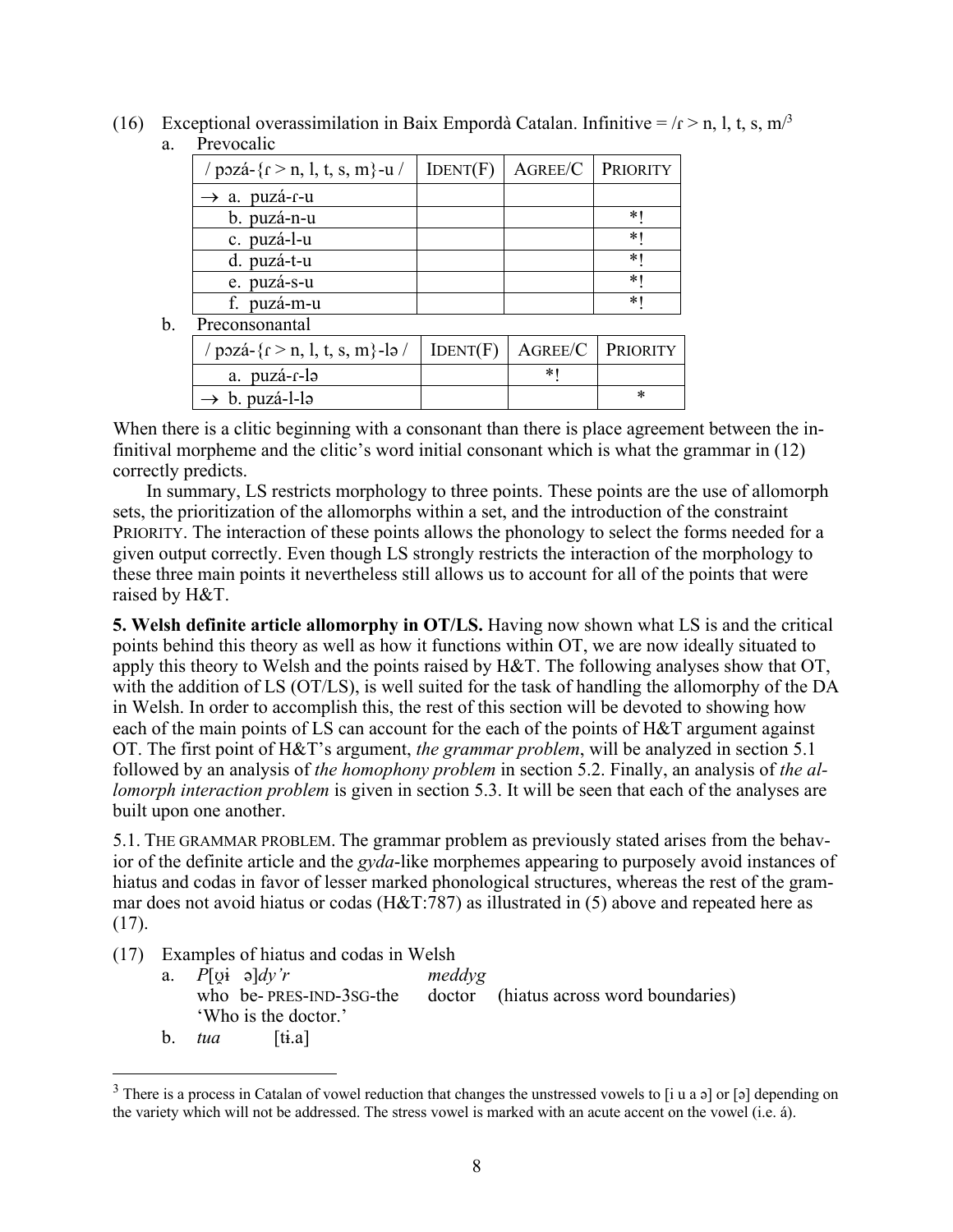|                | towards   |                                               |                                                                |
|----------------|-----------|-----------------------------------------------|----------------------------------------------------------------|
|                | 'towards' |                                               | (hiatus word-interanally)                                      |
| $\mathbf{c}$ . | llvfr     | $[\mathbf{ii}.\mathbf{vir}]$                  |                                                                |
|                | book      |                                               |                                                                |
|                | 'book'    |                                               | (coda word-finally)                                            |
| d.             | Pwv       | $\lceil \partial \cdot \mathrm{d} \Pi \rceil$ | $[m\epsilon.\delta_{\dot{H}}]$                                 |
|                | who       |                                               | be-PRES-IND-3SG-the doctor                                     |
|                |           |                                               | 'Who is the doctor?' (coda phrase-internally and word-finally) |

The grammar problem is easily remedied by the incorporation of LS into OT. LS allows for each allomorph to compete in its own right during EVAL. These morphemes are then allowed to pattern idiosyncratically in respect to the rest of the grammar by having each morpheme consist of an allomorph-set in the input (see further discussion in Bonet et al. 2007; Mascaró 2007, 2008; McCarvel 2016). Additionally, during EVAL, the only instance that a faithfulness violation would occur is when there is a mismatch between the correspondence relationship between the allomorph in the input and output.

As can be seen in (18), which form of *gyda*/*gydag* is chosen by the grammar is the one that is the least marked. (18a) has *gyda* outputted in order to satisfy NOCODA. In (18b), we see that *gydag* is the output in order to satisfy HIATUS. This is in contrast to what is said by H&T (787) in that this should produce violations in NOCODA. <sup>4</sup> However, no additional violations in NOCODA are found with this alternation.

(18) Correct OT output for *gyda/gydag*

a. Gyda in isolation or before a consonant

| $\cdots$ | <u>ww ill lootweloff of oveolve w vollochwife</u> |       |                |                         |  |
|----------|---------------------------------------------------|-------|----------------|-------------------------|--|
|          | $\frac{1}{2}$ {gyda, gydag} (C) $\frac{1}{2}$     |       |                | FAITH   HIATUS   NOCODA |  |
|          | $\rightarrow$ a. gy.da (C)                        |       |                |                         |  |
|          | b. $gy.dag(C)$                                    |       |                | $*W$                    |  |
| b.       | Gydag followed by vowel-initial word              |       |                |                         |  |
|          | $\frac{1}{2}$ {gyda, gydag} eraill $\frac{1}{2}$  | FAITH | <b>HIATUS</b>  | NOCODA                  |  |
|          | a. gy.da.e.raill                                  |       | $*_{\rm I\!I}$ |                         |  |

 $\rightarrow$  b. *gy.da.ge.raill*  $|$   $*$ 

In order to handle the definite article, we need to call on the prioritization in the allomorph sets. The use of prioritization is required to obtain the correct form during EVAL like what occured in (16a) for Baix Empordà Catalan. If we do not have the partially ordered sets in the input, the *'r* allomorph will not perform any better than the other allomorphs. However, this is only evident when the following word is vowel-initial. The other instances of the *'r* allomorph with consonant-initial words are ruled out by the phonotactics of the language which prohibits such structures (Hannahs 2013a).

(19) Inconclusive output without ordering

| $\langle y, yr, 'r \rangle$ afon $\langle$ | <b>FAITH</b> | <b>HIATUS</b> | <b>NOCODA</b> |
|--------------------------------------------|--------------|---------------|---------------|
| a. $y$ . <i>afon</i>                       |              | $*$ W         |               |
| $\rightarrow b. y. ra.$ fon                |              |               | *             |
| $\rightarrow$ c. ' <i>r.afon</i>           |              |               | *             |

<sup>&</sup>lt;sup>4</sup> This is due to H&T having a different phonological analysis and acting under the assumption that syllabification is not a product of EVAL and that resyllabification does not occur across word boundaries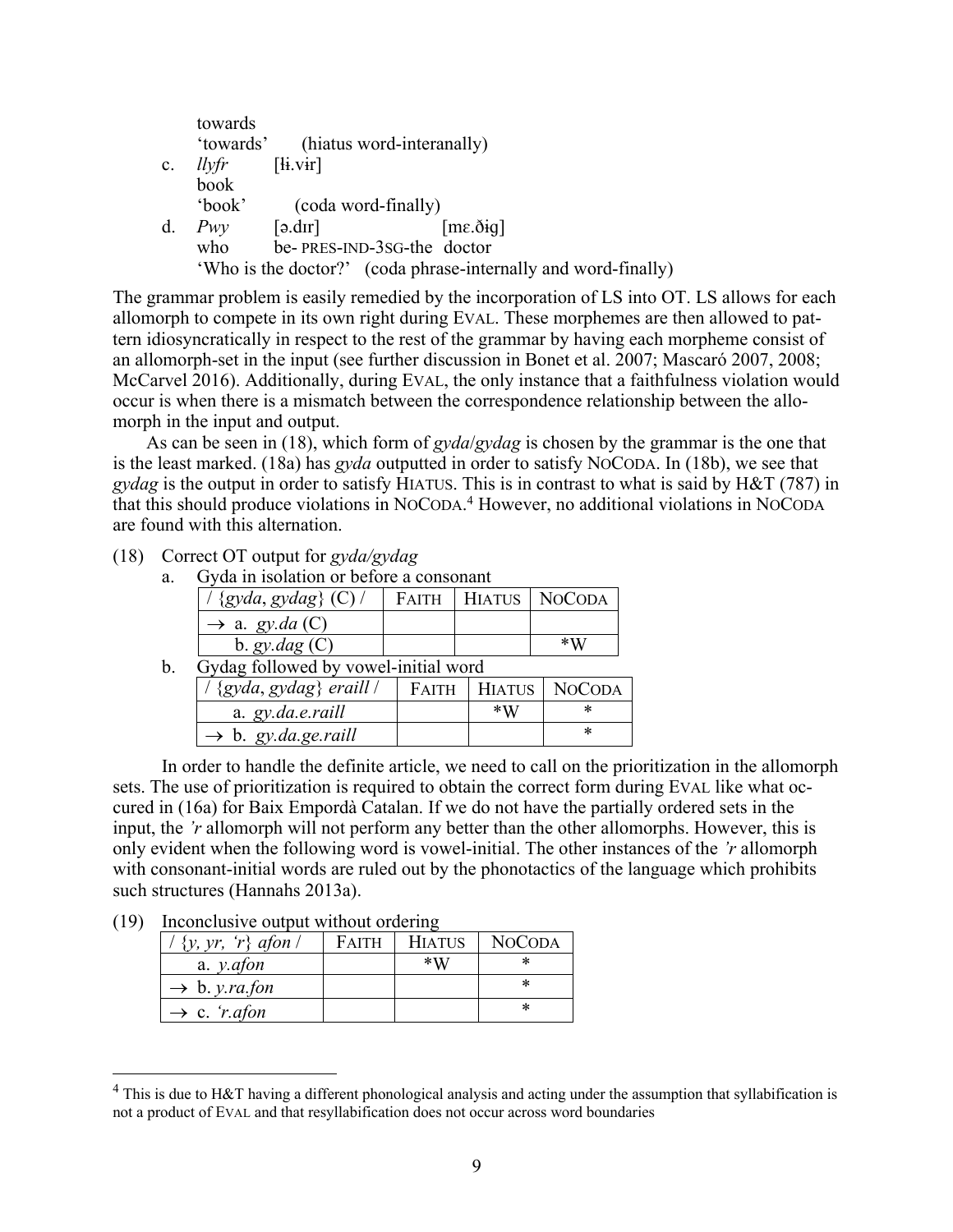Due to this inability to produce the correct output with simple allomorph listing, we need to use partially ordered sets. The needed form of the allomorph set has both *y* and *yr* being equally prioritized over *'r*.

(20) Ordering needed for the definite article  $\{(y, yr) > r\}$ 

We see that this produces the correct output in (22) with  $v/vr$  surfacing in every instance that is not met by the environment for *'r*

| (21) |  | $\gamma r$ output |
|------|--|-------------------|
|------|--|-------------------|

| $/ \{ (y, yr) > 'r \}$ afon / | <b>HIATUS</b> | PRIORITY    | <b>NOCODA</b> |
|-------------------------------|---------------|-------------|---------------|
| a. $y$ . <i>afon</i>          | $*W$          |             |               |
| $\rightarrow b. y. ra.$ fon   |               |             |               |
| c. $ra$ fon                   |               | $*_{\rm W}$ | *             |
| .                             |               |             |               |

b. *'r* output

| $\{ (y, yr) > r \}$ afon /  | <b>HIATUS</b> | <b>PRIORITY</b> | <b>NOCODA</b> |
|-----------------------------|---------------|-----------------|---------------|
| a. o.y.afon                 | $**W$         |                 |               |
| b. o.y.ra.fon               | $*W$          |                 |               |
| $\rightarrow$ c. o. 'ra.fon |               |                 |               |

According to H&T the *'r* allomorph takes precedence over the other allomorphs. Because of this, one could argue that this form is the prioritized form. However, this does not produce the correct output, because the constraint Priority would require this form to be chosen over the others in every instance, (22). This is not the order that is needed, because we want *y*/*yr* to surface whenever the environment for *'r* is not meet.

(22) Incorrect output with  $\{r > y, yr\}$ 

| $/ \{ r > (y, yr) \}$ afon / | HIATUS | PRIORITY | <b>NOCODA</b> |
|------------------------------|--------|----------|---------------|
| a. $y$ . <i>afon</i>         | $*W$   |          |               |
| $(\rightarrow)$ b. y.ra.fon  |        |          |               |
| $\rightarrow$ c. 'ra, fon    |        | $*W$     | *             |

This is because the form that has precedence is only present when its conditioning is met, whereas the prioritized form is the one that is the default or non-special case. This makes precedence the exception to priority, its antithesis or the non-prioritized form and shows that precedence is not the same as prioritization.

In summary, we see that by allowing each allomorph to be present in the input through the presence of allomorph sets and allowing the prioritization of an allomorph thanks to the constraint PRIORITY we can get the output needed for our generalization correctly.

5.2. THE HOMOPHONY PROBLEM. The homophony problem is where there is a distinct homophonous morpheme with the definite article. This homophonous morpheme is a preverbal particle whose behavior and allomorphic distribution is entirely distinct from that of the definite article.<sup>5</sup> This point can be resolved by how allomorph sets function in LS. In LS, each morpheme has its

<sup>5</sup> Following a personal conversation with David Mora Marín about this, it is possible that these two morphemes might be related and originated from the same lexeme and could be the result of the grammaticalization of a demonstrative into a definite determiner/article as well as a complementizer (which would then appear as the preverbal particle) similar to the what was observed by Talmy Givón on two homophonous morphemes in Swahili.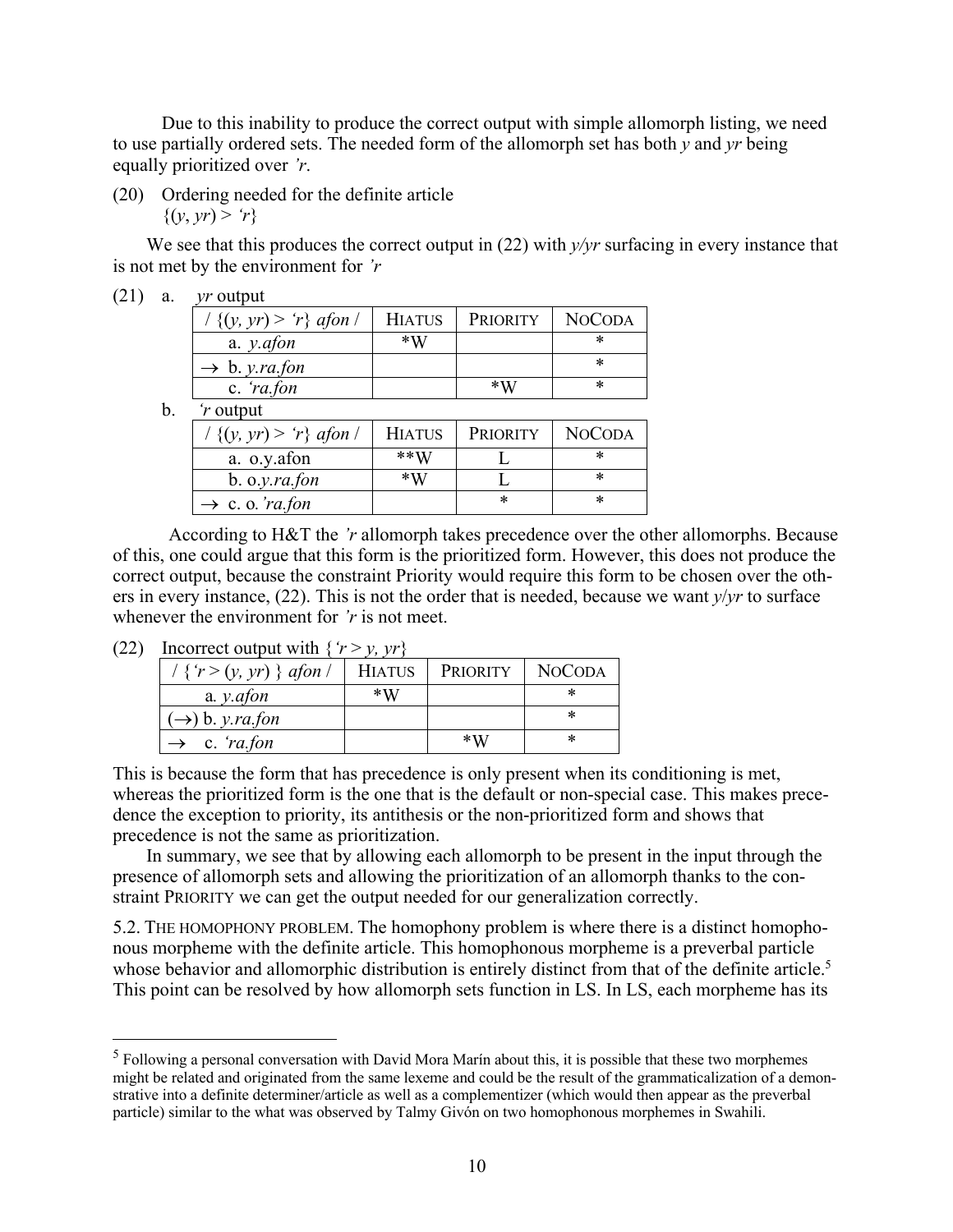own allomorph set. This means that the definite article and the preverbal particle each have their own distinct set, (23).

- (23) Different allomorph sets for the morphemes
	- a. Ordering needed for the definite article  $\{(v, vr) > r\}$
	- b. Ordering needed for the preverbal particle<sup>6</sup> {*y, yr, 'r*}

Owing to the different allomorph sets, PRIORITY will function differently for each of the sets and each set is independent from each other during EVAL.

In summary, the presence of homophonous morphemes with different allmorph distributions is not an issue for OT/LS. Each morpheme has its own unique allomorph set which functions independently during EVAL.

5.3. THE ALLOMORPH INTERACTION PROBLEM. The allomorph interaction problem is when there are interactions of *gyda*-like morphemes and the definite article. The response to this point is a combination of the two previous responses in that it requires both allomorph listing and the use of partially ordered sets. We see this when we try to compute the phrase *gyda'r nod* 'with the aim'. If we take the current allomorph listings for both *gyda*/*gydag* and *y/yr*/*'r* we cannot produce the correct output from the grammar. This will always be the case owing to harmonic bounding of the observed form in candidate (24a) by the expected form in candidate (24b).

| THE AND OWNER WITH ONE I HOTHLY OCCURSE OF HAMMONIC OUTHERING |             |                            |        |  |
|---------------------------------------------------------------|-------------|----------------------------|--------|--|
| $\frac{1}{2}$ {gyda, gydag} {(y, yr) > 'r} nod                |             | HIATUS   PRIORITY   NOCODA |        |  |
| $(\rightarrow)$ a. gy.da'r.nod                                |             | $*W$                       | $**W$  |  |
| b. gy. da.gy. nod                                             |             |                            | $\ast$ |  |
| c. $gy$ .da.y.nod                                             | $*_{\rm W}$ |                            | *      |  |
| d. gy. da. yr. nod                                            | $\ast$ W    |                            | *      |  |

(24) Invalid output with one Priority because of harmonic bounding

To resolve this issue the morpheme *gyda*/*gydag* needs to have a revised allomorph set with *gyda* prioritized over *gydag*. This prioritization is motivated by the facts of this morpheme. We explained above that the consonant-final form of this morpheme is only present when there is a vowel-initial word, in all other instances we find the vowel-final form. Because the vowel-final form appears in all other cases it receives priority over the consonant-final form.

(25) Prioritization needed for *gyda/gudag*  {*gyda > gydag*}

This new ranking for the morpheme *gyda*/*gydag* will be further illustrated in the following section.

5.4. PRIORITIZATION OF THE HIERARCHY. Once we make this adjustment to the allomorph set for *gyda*/*gydag* another adjustment to the theory needs to occur. Even with the addition of this new allomorph set we are still not in a position to make any progress with our analysis and the same problems that existed in (24) continue to exist in (26) and allows the phonology to be too powerful. What this means is that with a single instance of PRIORITY there is a conflicting need between the morphemes and which morpheme's priority relationship that the constraint PRIORITY is concerned with. This will continue to allow the markedness violations from

 $<sup>6</sup>$  This is tentative and requires its own investigation.</sup>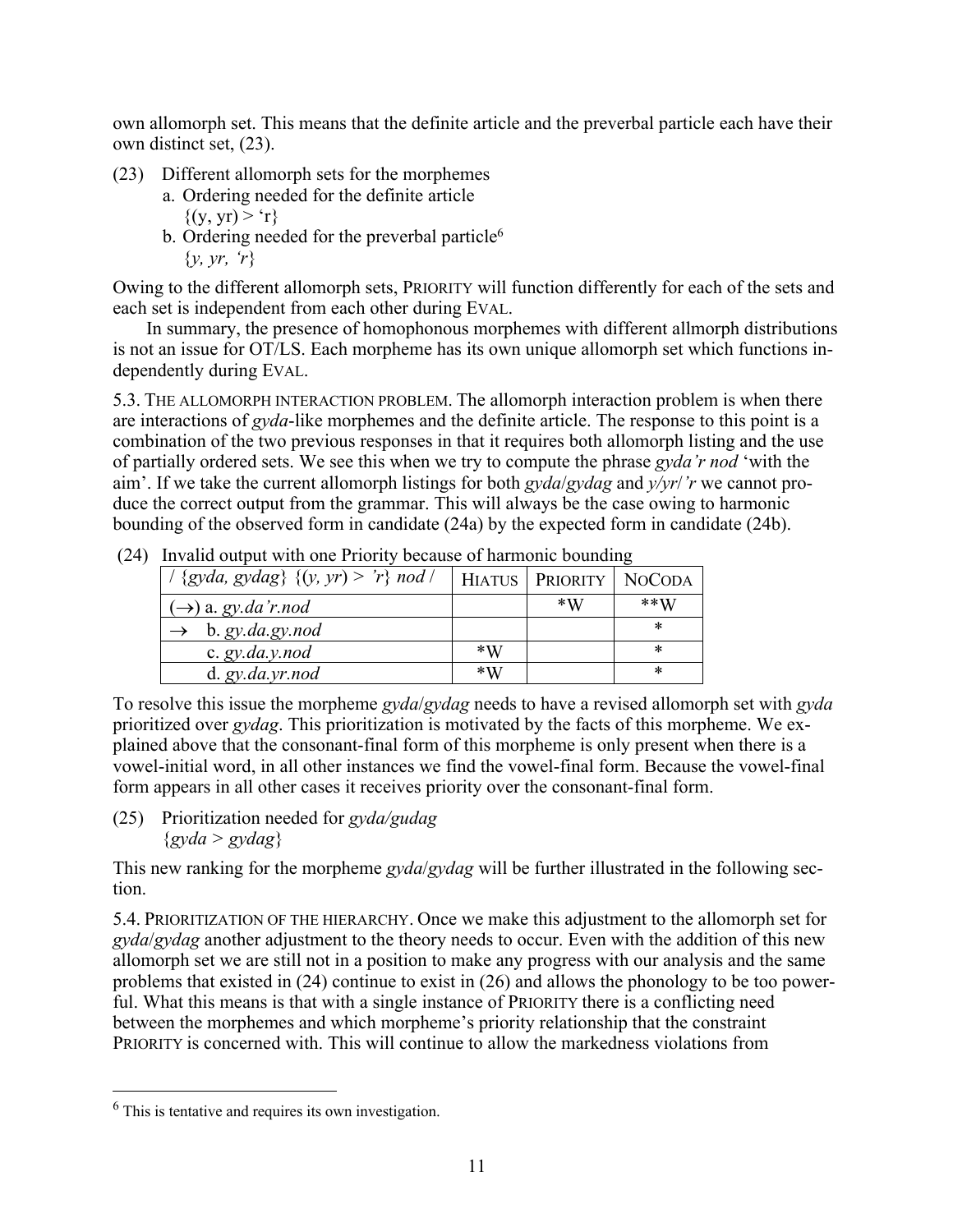NOCODA to determine the winner and once again results in the harmonic bounding of the observed form by the expected form.

| {gyda, gydag} $\{(y, yr) > 'r\}$ nod / |      | HIATUS   PRIORITY   NOCODA |       |  |
|----------------------------------------|------|----------------------------|-------|--|
| a. $gy$ . da. $y$ . nod                | $*W$ |                            | *     |  |
| b. gy. da. yr. nod                     | $*W$ |                            | *     |  |
| $(\rightarrow)$ c. gy.da'r.nod         |      | *                          | $**W$ |  |
| d. gy. da.gy. nod                      |      | *                          | *     |  |

(26) Continues incorrect output for *gyda/gydag*

I propose that the solution to this problem is that each morpheme has a corresponding Priority constraint in the constraint hierarchy. Multiple instances of PRIORITY allow for each morpheme and their allomorphs to interact with each other.

These multiple PRIORITY constraints appear to have a fixed or determined ranking based on whether or not one of the morpheme's phonological shape determines the phonological shape of another in what I call the *Prioritization of the Hierarchy*. The determining morpheme's corresponding PRIORITY constraint is ranked higher in the constraint hierarchy than the other morpheme's corresponding PRIORITY constraint.

In our example with the definite article and *gyda* morphemes, the *gyda*-like morpheme determines the phonological shape of the definite article. This means that the corresponding PRIORITY constraint for *gyda* is ranked higher than the corresponding definite article's PRIORITY. With this new ranking we are able to produce the correct output.

(27) Correct output for *gyda/gydag*

| $'r$ nod /<br>$\{gyda, gydag\}$ $\{(y, yr) > \pi\}$ | <b>HIATUS</b> | $PRIORITY_{gyda}$ | $PRIORITY_{vr}$ | <b>NOCODA</b> |
|-----------------------------------------------------|---------------|-------------------|-----------------|---------------|
| a. gy.da.y.nod                                      | $*W$          |                   |                 |               |
| b. gy.dayr.nod                                      | $\ast$ W      |                   |                 |               |
| $\rightarrow$ c. gy.da'r.nod                        |               |                   |                 | $***$         |
| d. gy.da.gy.nod                                     |               | $*_{W}$           |                 |               |

In summary, even though the interaction of multiple morphemes with each other appeared to be a problem to correctly producing the output this is overcome by having multiple allomorphs sets that each have an independent PRIORITY constraint, that is ranked according to which morpheme's final phonological shape determines the phonological shape of another morpheme. This behavior in the fixed ranking of the PRIORITY constraints is likely to be extended to other cases of multiple morpheme interaction. This requires further examination to see if the *Prioritization of the Hierarchy* is a universal principle or mere happenstance unique to this Welsh dataset.

**6. Conclusion and further research.** The analysis shown can capture the critical points of H&T's arguments against OT, in particular, the grammar problem, the homophony problem, and the allomorph interaction problem. The strength of this analysis lies in the limiting the role of morphology to a bare minimum through the means of allomorph sets, prioritization of a single allomorph over the other allomorphs and the use of the constraint PRIORITY to allow the grammar to model that prioritization of an allomorph.

However, there are still two points that the grammar has as of yet not been able to be accounted for which are related to the discussion of the definite article and H&T's arguments against a phonological account for the definite article. First; the phonological environment that conditions the choice of the definite article by the grammar appears to be interrupted by the presence of a prosodic boundary.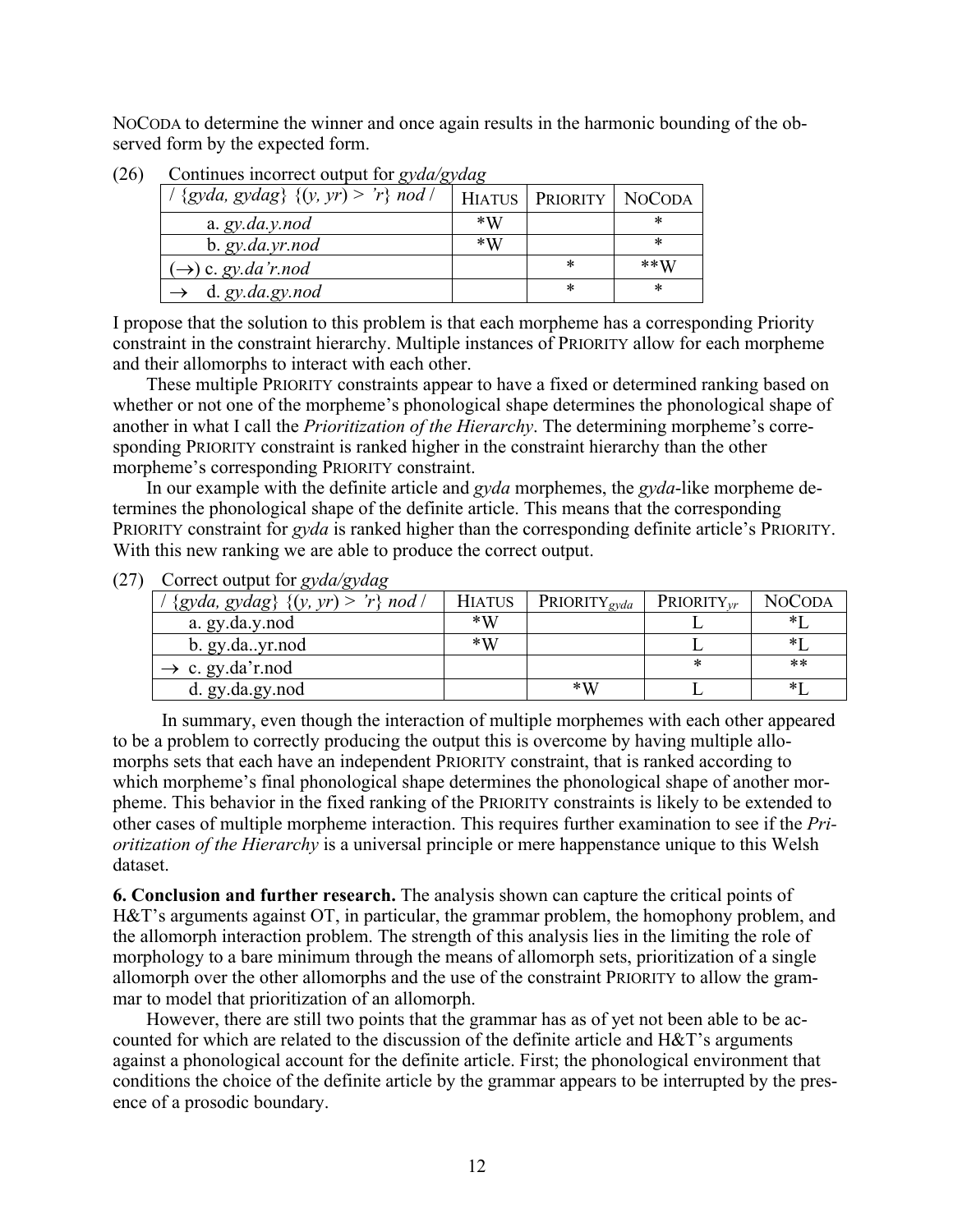In (28) below, the definite article is found in the environment that one would expect to see the *'r* allomorph in because the word *yma* directly precedes it. According to H&T the lack of the *'r* form in this situation is the result of a prosodic boundary that interrupts or makes it impossible for the definite article to be in the correct allomorph following a vowel-final word. It appears that the environment for its conditioning is restricted to within its own phonological domain.

(28) *Ni* alwodd neb *yma*  $||y|$  dydd o'r blaen ( $|| =$  pause) NED call-PST-3SG no-one here the day before 'No one called here the other day.'

The case of prosodic interruption could be handled merely by a constraint such as CRISPEDGE (Itô & Mester 1999; Walker 2011) which would prevent the phonological word (in this case the definite article) from being a member of multiple phonological phrases. Another option that would prevent the definite article from interacting with other syntactic and/or prosodic items would be the constraint MATCHPHRASE (Selkirk 2009; Selkirk 2011), which prevents a prosodic phrase, and its members, from not matching isomorphically with its syntactic phrase.

The second point is the interaction of the definite article with cases of initial consonant mutation, which is a process where the initial consonant of a word will undergo various changes to this phonological form in the presence of various lexical items or prosodic/syntactic boundaries (for more information regarding initial consonant mutations the reader is referred to (Hannahs 2011; Hannahs 2013b). In Welsh, one of these lexical items is the definite article when it has a feminine singular noun as its complement in which case the initial consonant of the noun will undergo mutation.

The presence of the mutation presents issues for the analysis because the form of the definite article is conditioned on the following phonological environment. For words that have an initial  $/g/$ , the phone becomes null leaving potentially different phonological environments. In (29) below, the word *glasog* undergoes mutation becoming *lasog* and *gardd* likewise becomes *ardd* under mutation. These mutated lexemes then become the conditioning environments for the allomorphs of the definite article. However, these mutated lexemes are only realized when there is a definite article.

|  | $(29)$ a. y lasog  | (glasog>lasog) |
|--|--------------------|----------------|
|  | the gizzard.FEM.SG |                |
|  | b. yr ardd         | (gardd>ardd)   |
|  | the garden.FEM.SG  |                |

It is possible that Lexical Selection can also account for not only the interaction of the allomorphy of the definite article and initial consonant mutations but initial consonant mutations in general through the same mechanisms that allowed for the modeling of the definite article in this study.

## **References**

- Bonet, Eulàlia, Maria-Rosa Lloret & Joan Mascaró. 2007. Allomorph selection and lexical preferences: Two case studies. *Lingua* 117(6). 903–927. https://doi.org/10.1016/j.lingua.2006.04.009.
- Halle, Morris & Alec Marantz. 1993. Distributed morphology and the pieces of inflection*.* In Kenneth Hale & Samuel Jay Keyser (eds.), *The view from building 20.* 111–176. Cambridge, MA: MIT Press.
- Hannahs, S. J. 2011. Celtic Mutations. *The Blackwell companion to phonology*. 2807–2830. Oxford: John Wiley & Sons. https://doi.org/10.1002/9781444335262.wbctp0117.
- Hannahs, S. J. 2013a. *The phonology of Welsh*. Oxford: Oxford University Press.